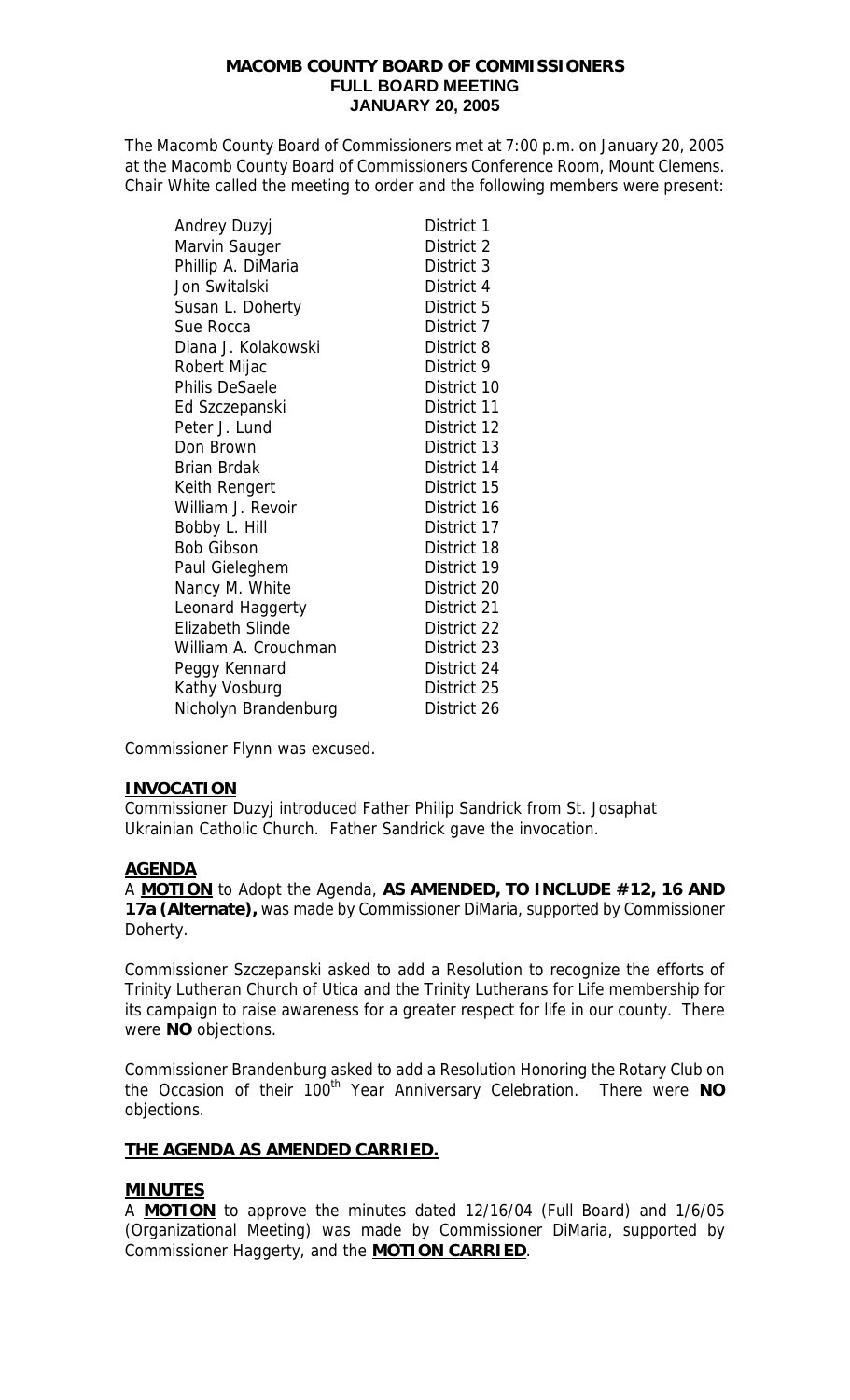## **PRESENTATION TO WINNERS OF 2005 MACOMB COUNTY DIRECTORY PHOTO CONTEST**

Carmella Sabaugh made the presentation to the winners of the 2005 Macomb County Directory Photo Contest.

| <b>Grand Prize Winner</b> | Jim Shannon                                                                               | \$100.00 U.S. Savings Bond                                                                                                                    |
|---------------------------|-------------------------------------------------------------------------------------------|-----------------------------------------------------------------------------------------------------------------------------------------------|
| <b>Finalist's</b>         | Vincent Wilder<br>Helen Groh<br>Madeleine Gilbert<br>Cristina Tabbi<br><b>Benny Smith</b> | \$50.00 U.S. Savings Bond<br>\$50.00 U.S. Savings Bond<br>\$50.00 U.S. Savings Bond<br>\$50.00 U.S. Savings Bond<br>\$50.00 U.S. Savings Bond |

# **PUBLIC PARTICIPATION**

None

## **COMMITTEE REPORTS**

## **FINANCE COMMITTEE – January 19, 2005**

The Clerk read the recommendations from the Finance Committee and a **MOTION** was made by Chairperson Revoir, supported by Vice-Chairperson Slinde, to adopt the committee recommendations.

Commissioner Doherty indicated she was not the supporter of Motion #3.

Commissioner Brandenburg asked her **NO** votes be carried forward from committee on payment of bills with the exception of **Inmart Group** she withdrew her **NO** vote. Also, record a **NO** vote on Motion #3.

- 1. APPROVE THE MONTHLY BILLS (WITH CORRECTIONS, DELETIONS AND/OR ADDENDA) AND AUTHORIZE PAYMENT; FURTHER, TO APPROVE THE PAYROLL IN THE TOTAL AMOUNT OF \$12,702,971.97, WITH NECESSARY MODIFICATIONS TO THE APPROPRIATIONS.
- 2. APPROVE THE FOLLOWING:

AUTHORIZE THE MACOMB COUNTY COMMUNITY SERVICES AGENCY TO RECEIVE \$129,611 FROM THE FAMILY INDEPENDENCE AGENCY TO PROVIDE WEATHERIZATION MEASURES FOR LOW-INCOME FAMILIES;

AUTHORIZE THE MACOMB COUNTY COMMUNITY SERVICES AGENCY TO RECEIVE \$10,798 FROM THE FAMILY INDEPENDENCE AGENCY TO PROVIDE CLIENT EDUCATION RELATED TO WEATHERIZATION MEASURES FOR LOW-INCOME FAMILIES;

AUTHORIZE THE MACOMB COUNTY COMMUNITY SERVICES AGENCY TO SUBMIT THE TEMPORARY ASSISTANCE TO NEEDY FAMILIES TAX PREPARATION ASSISTANCE AGREEMENT; AND

AUTHORIZE MACOMB COUNTY COMMUNITY SERVICES AGENCY TO RECEIVE \$24,975 FROM THE FAMILY INDEPENDENCE AGENCY FOR STRATEGIC PLAN IMPLEMENTATION.

3. AUTHORIZE THAT AN APPRAISAL BE OBTAINED ON THE BANK PROPERTY LOCATED AT 77 SOUTH MAIN, THAT A REASONABLE ASKING PRICE BE DEVELOPED AND A "FOR SALE OR LEASE" SIGN BE PLACED ON THE PROPERTY AT THE APPROPRIATE TIME.

## **THE MOTION CARRIED**.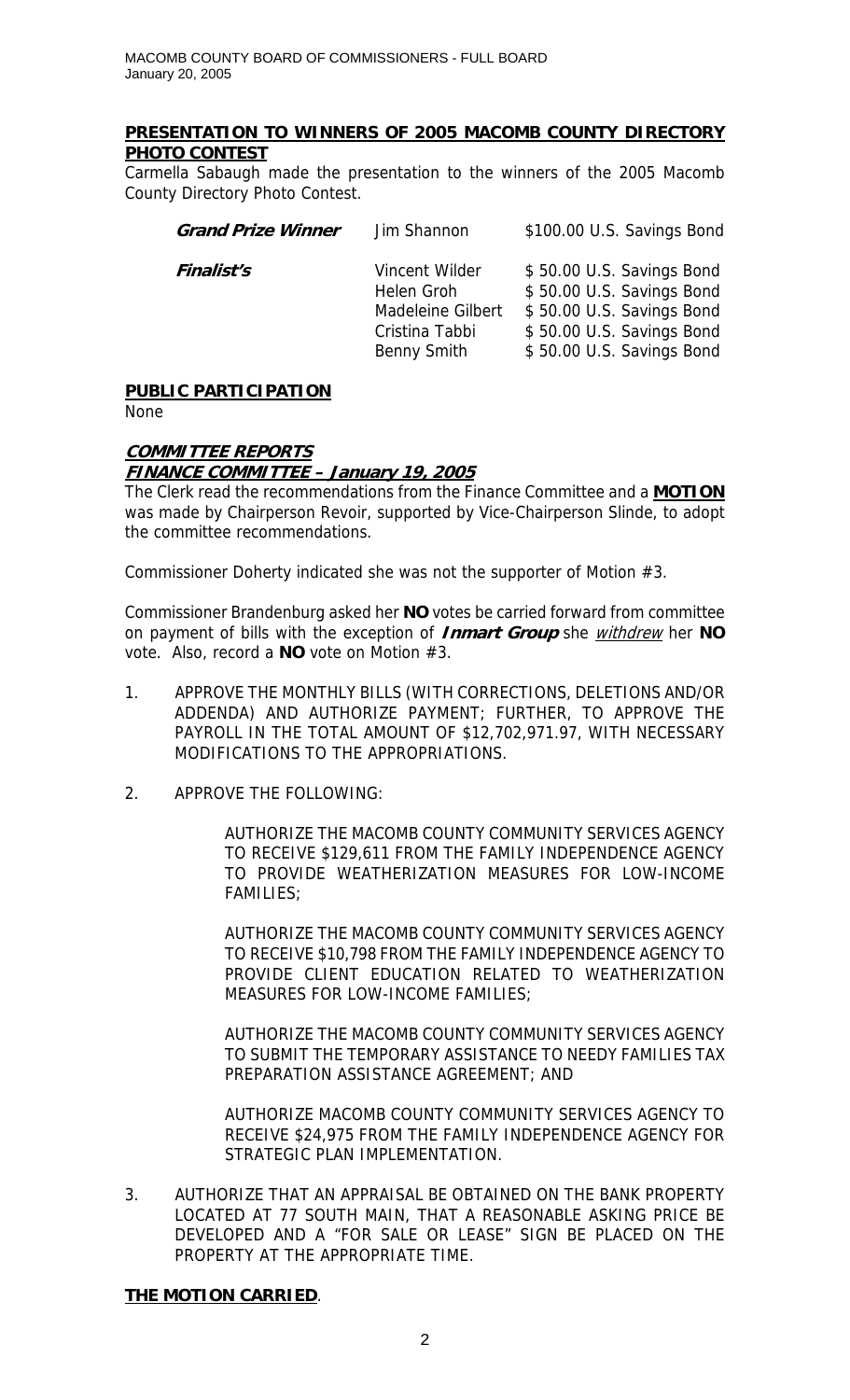### **RESOLUTIONS/TRIBUTES**

A **MOTION** was made by Commissioner Brandenburg, supported by Commissioner Rengert, to adopt the Resolutions and Tributes in their entirety.

- Res. No. 05-01 Resolution in Recognition of the Founding of the Central Macomb Optimist Club (offered by Rengert, include Brandenburg; recommended by Finance Committee on 1/19/05)
- Res. No. 05-04 Honoring Former St. Clair Shores Mayor Roy Geer for His Years of Service (offered by Kennard and Crouchman; recommended by Finance Committee on 1/19/05)
- Res. No. 05-03 Commending LAC St. Clair Kiwanis (offered by Kennard and Crouchman; recommended by Finance Committee on 1/19/05)
- Res. No. 05-02 Commending Anthony J. Lewis for Achieving the Status of Eagle Scout in the Boy Scouts of America (offered by Brandenburg; recommended by Finance Committee on 1/19/05)
- Res. No. 05-05 Commending City of Eastpointe  $-75<sup>th</sup>$  Anniversary (offered by DiMaria and Slinde)
- Res. No. 05-06 Recognizing the efforts of Trinity Lutheran Church of Utica and the Trinity Lutherans for Life membership for its campaign to raise awareness for greater respect for life in our county (offered at Full Board by Szczepanski, include DeSaele and Brandenburg)
- Res. No. 05-07 Honoring the 100<sup>th</sup> Year Birthday Celebration Rotary Club (offered by Brandenburg at Full Board)

## **THE MOTION CARRIED.**

## **ITEM WAIVED BY OPERATIONAL SERVICES COMMITTEE CHAIRMAN:**

a) Payment of Invoices (4)

A **MOTION** WAS MADE BY COMMISSIONER SZCZEPANSKI, SUPPORTED BY COMMISSIONER REVOIR, TO APPROVE PAYMENT OF THE FOLLOWING:

| County Building<br>Interior Renovations | Edmund London & Assoc., Inc. | \$18,960.77    |
|-----------------------------------------|------------------------------|----------------|
| Martha T. Berry<br>Care Facility        | Edmund London & Assoc., Inc. | 2,815.80<br>S. |
| Martha T. Berry<br>Care Facility        | Ellis Don Michigan, Inc.     | \$210,607.31   |
| Youth Home                              | Wakely & Assoc., Inc.        | 2.349.90       |

#### **THE MOTION CARRIED.**

#### **ITEM WAIVED BY LEGISLATIVE & ADMINISTRATIVE SERVICES COMMITTEE CHAIRMAN:**

- a) **Miscellaneous Equipment Request Board of Commissioners**
- b) **Miscellaneous Equipment Request MSU Extension**

A **MOTION** WAS MADE BY COMMISSIONER RENGERT, SUPPORTED BY COMMISSIONER SLINDE, TO APPROVE THE FOLLOWING MISCELLANEOUS EQUIPMENT REQUEST: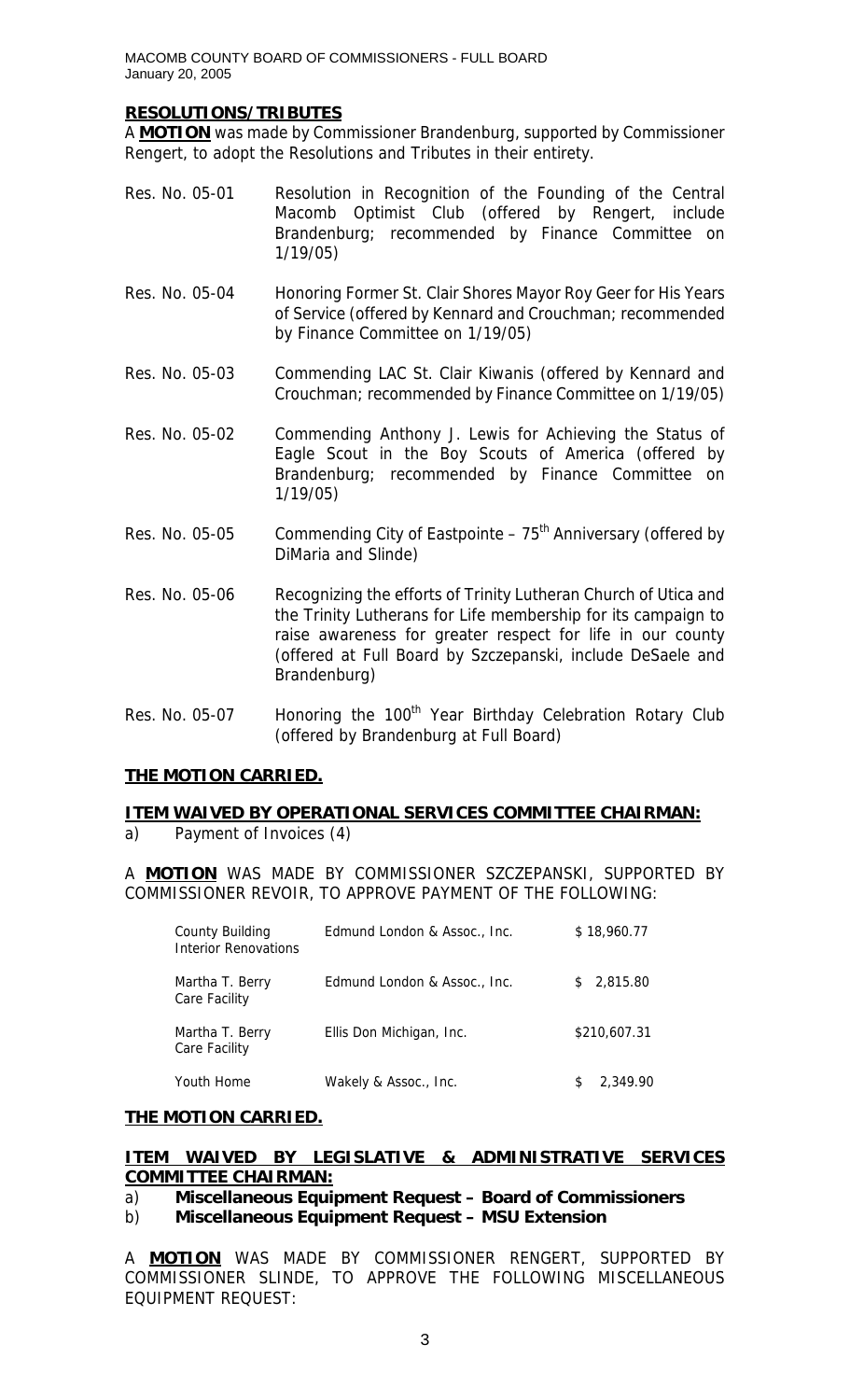ONE (1) PC WORKSTATION, ONE (1) MICROSOFT OFFICE LICENSE, AND ONE (1) GROUPWISE LICENSE FOR THE BOARD OF COMMISSIONERS AT A COST NOT TO EXCEED \$1,520.41; FUNDING IS AVAILABLE IN THE MIS CAPITAL EQUIPMENT ACCOUNT; AND

ONE (1) STANDARD LAPTOP WITH BACKUP BACK-UP BATTERY AND CARRYING CASE, TWO (2) FLASH DRIVES, ONE (1) PRINTER/SCANNER/COPIER, ONE (1) DIGITAL CAMERA AND ONE (1) MICROSOFT OFFICE LICENSE FOR MSU EXTENSION SERVICE AT A COST NOT TO EXCEED \$3,382.24; GRANT FUNDING IS AVAILABLE IN THE MSU EMERALD ASH BORER CAPITAL ACCOUNT.

## **THE MOTION CARRIED.**

## **APPROVE THE MEETING DATES FOR 2005**

A **MOTION** WAS MADE BY COMMISSIONER DUZYJ, SUPPORTED BY COMMISSIONER GIBSON, TO APPROVE THE MEETING DATES FOR 2005, AND THE **MOTION CARRIED**.

## **APPROVE 2005-06 COMMITTEE ASSIGNMENTS**

A **MOTION** WAS MADE BY COMMISSIONER BRANDENBURG, SUPPORTED BY COMMISSIONER VOSBURG, TO APPROVE THE 2005-06 COMMITTEE ASSIGNMENTS, AND THE **MOTION CARRIED**.

## **REQUEST TO PURCHASE SERVICE TIME**

A **MOTION** WAS MADE BY COMMISSIONER REVOIR, SUPPORTED BY COMMISSIONER HILL, TO APPROVE PURCHASE OF SERVICE TIME FOR STEVEN AGUINAGA, AND THE **MOTION CARRIED**.

## **AD HOC COMMITTEE FOR 2005 ANNUAL REPORT**

A **MOTION** WAS MADE BY COMMISSIONER HAGGERTY, SUPPORTED BY COMMISSIONER DOHERTY, TO APPOINT THE FOLLOWING TO THE AD HOC COMMITTEE FOR THE 2005 ANNUAL REPORT:

> Philis DeSaele, Chair Paul Gieleghem, Vice-Chair Brian Brdak William A. Crouchman Andrey Duzyj Joan Flynn Keith Rengert William J. Revoir Sue Rocca

## **THE MOTION CARRIED.**

## **APPOINTMENTS**

## a) **AREA AGENCY ON AGING 1-B**

A **MOTION** WAS MADE BY COMMISSIONER BROWN, SUPPORTED BY COMMISSINER RENGERT, TO APPOINT COMMISSIONER GIBSON AS THE DELEGATE REPRESENTING THE COUNTY ON THE AAA1-B BOARD REPLACING COMMISSIONER JOAN FLYNN, AND THE **MOTION CARRIED**.

A **MOTION** WAS MADE BY COMMISSIONER HAGGERTY, SUPPORTED BY COMMISSIONER GIBSON, TO APPOINT COMMISSIONER DESAELE AS ALTERNATE REPRESENTING THE COUNTY ON THE AAA 1-B BOARD, AND THE **MOTION CARRIED.**